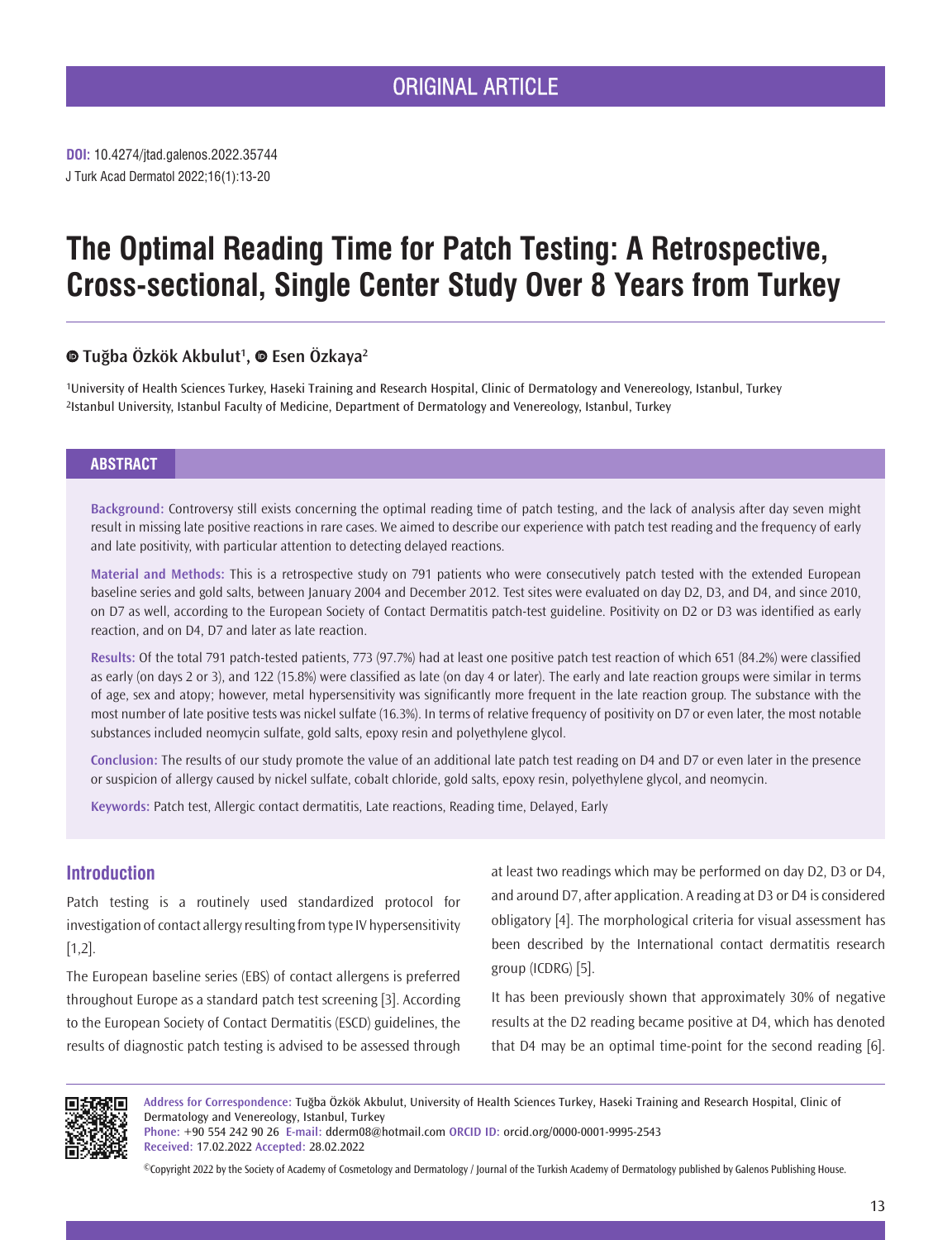Late readings between D7-D10 is accepted to be optional, but it is known that some allergens, such as corticosteroids, antibiotics and some metals, may manifest late reactions on D7 and later. Lack of late readings might cause that 7-30% of positive reactions are missed [7]. On the contrary, some authors have concerns on late readings. Saino et al. [8] found that there was a 3% increase in the number of positive reactions after D3 and they suggested that patchtest evaluation after D3 would be too time-consuming to be used routinely. It is well-known that some allergens are "late reactors", or delayed reactions may be sensitized from the patch test itself (patch test sensitization, active sensitization), or they might be a result of the varying reaction characteristics of different individuals [9].

Controversy still exists with regard to the optimal reading time of patch testing. Such inconsistencies would inevitably affect correct interpretation of patch test results, and therefore, the detection of allergens associated with late positive reactions. In this study, we aimed to define the optimal reading time for patch testing, especially to detect late positive reactions.

# **Materials and Methods**

## **Study Group**

We conducted a retrospective analysis on patch test data from January 2004 to December 2012, which included 791 consecutive patients meeting the inclusion and exclusion criteria who had undergone routine patch testing in the Allergy Unit of the Department of Dermatology and Venereology, Istanbul Faculty of Medicine. Ethics committee approval of this study was carried out by Istanbul Faculty of Medicine Ethics Committee (07.06.2013/2013/700). All tests had been conducted via the same method as described below, with our extended EBS allergens and gold sodium thiosulfate.

Informed oral/written consent was obtained from all patients (or the parents or legal guardians of children) before their inclusion in the study. Any patients using prescribed medications that could affect patch testing, those who had applied topical corticosteroids/ calcineurin inhibitors to the test site within 4 weeks and those with excessive sun exposure within 4 weeks were excluded.

#### **Study Design, Patch Testing and Data Analysis**

Test allergens were provided by Chemotechnique Diagnostics (Vellinge, Sweden), Brial Allergen (Greven, Germany), and AllergEAZE (Calgary, Canada), and in the earlier years by Hal-Brial (Leiden, The Netherlands). The allergens were applied on the upper part of the back using IQ chambers (Chemotechnique Diagnostics) for 48 hours under occlusion. Patients' files were evaluated with regard to demographic features (gender, age, atopy), history of metal hypersensitivity, patch test findings, and the strength of reaction. Patients who had been diagnosed with atopic dermatitis according to the criteria put forth by Eichenfield et al. [10] and those with mucosal atopy or atopic skin diathesis were recorded as atopic.

The readings were made by the International ICDRG criteria, after awaiting 20-30 minutes following removal of patch test plasters [4,11]. Test sites were assessed by experienced dermatologists on day D2, D3, and D4, and since 2010, on D7 as well. Weak  $(+)$ , strong  $(++)$ and extreme  $(++)$  patch test reactions were categorised as positive reactions. In addition to definite negative results (-), reactions classified as irritant, or doubtful were also counted as negative [12]. According to the onset of positive patch test reactions, patients were divided into "early and late" reaction groups. The early reaction group included patients in whom positive reactions were observed at D2 or D3. Patients whose positive reaction started at D4 or later were included in the late reaction group. For patients with a positive reaction beyond D7, a second patch testing was performed to differentiate between late positive reaction and active sensitization. Early positive patch test reaction on D2 or D3 in the second patch testing indicated an active sensitization with the suspected allergen.

## **Statistical Analysis**

All analyses were performed on Statistical Package for the Social Sciences (SPSS) version 21.0 (SPSS, Inc., an IBM Company, Chicago, Illinois). For the normality check, the Kolmogorov-Smirnov test was used. Data are given as mean  $\pm$  standard deviation or median (1st quartile -  $3<sup>rd</sup>$  quartile) for continuous variables, depending on the normality of distribution. Quantitative variables were compared using the independent samples t-test (parametric) or the Mann-Whitney U test (non-parametric), and qualitative variables were compared using chi-square tests, including McNemar's test or Fischer's exact test. P<0.05 values were accepted as statistically significant results.

## **Results**

A total of 791 patients (416 females, 375 males, mean age 37.7 years) who had undergone patch testing with the 27 allergens of the extended EBS and gold salts were included in this study. Patients' demographics are shown in Table 1.

Out of these 791 patients, 773 (97.7%) had at least one positive patch test reaction. Among these, 478 reactions occurred on D2, 173 occurred on D3, 80 occurred on D4, 28 occurred on D7 and 14 occurred after D7. Therefore, among the overall number of positive tests, 651 (84.2%) were classified as early reaction, and 122 (15.8%) were classified as late reaction (Table 1). The early and late reaction groups were similar for age, sex, atopy  $(p>0.05)$ . Nevertheless, the frequency of metal hypersensitivity in the history was significantly higher among patients with late reaction ( $p=0.001$ ). In addition, subjects with a positive reaction on D7 or later ( $n=42$ ) were similar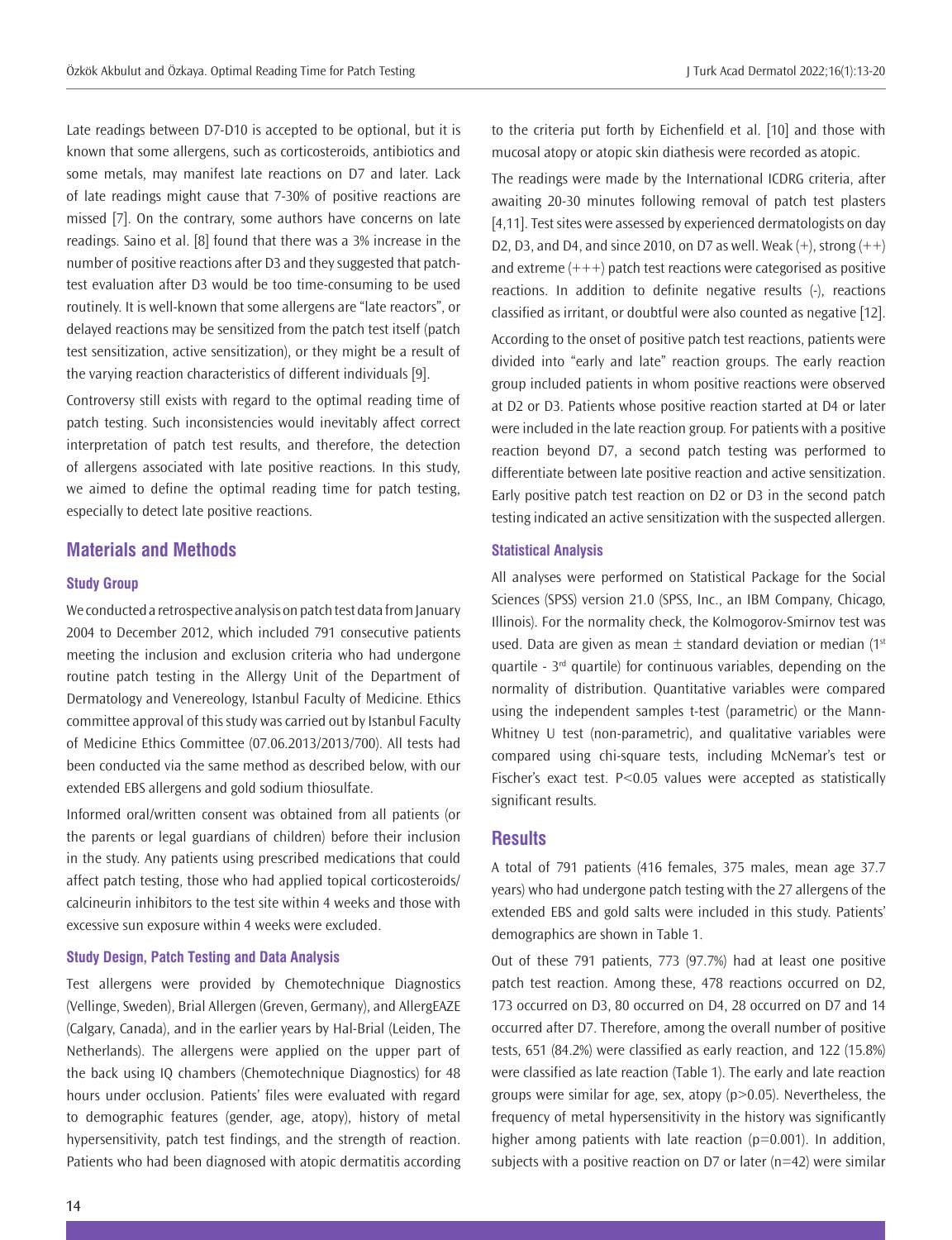| patients between 1996-2012                                    |                   |             |  |  |  |  |  |  |
|---------------------------------------------------------------|-------------------|-------------|--|--|--|--|--|--|
|                                                               | Overall $(n=791)$ |             |  |  |  |  |  |  |
| Age, mean $\pm$ SD                                            | $37.7 + 15.8$     |             |  |  |  |  |  |  |
|                                                               | Female            | 416 (52.6%) |  |  |  |  |  |  |
| Sex, n (%)                                                    | Male              | 375 (47.4%) |  |  |  |  |  |  |
| Atopy (atopic dermatitis/                                     | Yes               | 159 (20.1%) |  |  |  |  |  |  |
| atopic skin diathesis/allergic<br>rhinoconjunctivitis), n (%) | No                | 420 (53.1%) |  |  |  |  |  |  |
|                                                               | No data           | 212 (26.8%) |  |  |  |  |  |  |
|                                                               | 2004              | 110 (13.9%) |  |  |  |  |  |  |
|                                                               | 2005              | 88 (11.1%)  |  |  |  |  |  |  |
|                                                               | 2006              | 98 (12.4%)  |  |  |  |  |  |  |
|                                                               | 2007              | 98 (12.4%)  |  |  |  |  |  |  |
| Year of patch testing, n (%)                                  | 2008              | 118 (14.9%) |  |  |  |  |  |  |
|                                                               | 2009              | 32 (4%)     |  |  |  |  |  |  |
|                                                               | 2010              | 67 (8.5%)   |  |  |  |  |  |  |
|                                                               | 2011              | 104 (13.1%) |  |  |  |  |  |  |
|                                                               | 2012              | 76 (9.6%)   |  |  |  |  |  |  |
|                                                               | Early             | 651 (82.3%) |  |  |  |  |  |  |
| Onset of positive patch test<br>reactions                     | Late              | 122 (15.4%) |  |  |  |  |  |  |
|                                                               | None              | 18 (2.3%)   |  |  |  |  |  |  |
|                                                               | Yes               | 732         |  |  |  |  |  |  |
| Metal hypersensitivity in the<br>history, n (%)               | N <sub>0</sub>    | 451         |  |  |  |  |  |  |
|                                                               | No data           | 426         |  |  |  |  |  |  |

**Table 1. The demographic characteristics of the patch tested** 

to those with a positive reaction on D4 regarding age, sex, atopy and metal hypersensitivity (n=80) (p>0.05).

Among 122 patients with a late reaction, 28 (23%) had a positive reaction on D7 and 14 (11.5%) after D7. The strength of positive patch test reactions was  $(+)$  in 85 (69.7%),  $(++)$  in 34 (27.9%), and  $(+++)$  in 3 (2.5%). One hundred and twenty-two late positive reactions consisted of: nickel sulfate 16.3%, cobalt chloride 9%, thimerosal 8.2%, both neomycin sulfate and palladium chloride 7.3%, polyethylene glycol 6.6%, potassium dichromate 4.9%, and other less frequent allergens. On the other hand, if the ratio of late positivity (reacting on D4 and/or D7) according to the total number of positive reactions for each allergen was determined as ''relative incidence'', the following rates were obtained: budesonide (100%, 1/1), neomycin sulfate (69.2%, 9/13), gold sodium thiosulfate (50%, 2/4), epoxy resin (42.9%, 3/7) and polyethylene glycol (42.1%, 8/19). Contact allergens with the greatest "relative incidence" regarding positive reactions on D7 or later were budesonide (100%), neomycin sulfate (38.5%), gold sodium thiosulfate (25%), lanolin alcohols (22.2%), epoxy resin (14.3%), Euxyl® K400 (14.3%), cobalt chloride (12.5%), polyethylene glycol (10.5%), and thimerosal (10.2%). Only one patient showed late reactions to methylchloroisothiazolinone/ methylisothiazolinone (MCI/MI) on D7, not reacting on D4. Additional patch testing to ascertain whether active sensitization had occurred

was performed on 14 subjects out of the 42 individuals with a late positive reaction on D7 or later. Among them, two patients (14.3%) were found to have active sensitization (one to cobalt chloride, the other to p-phenylenediamine). Any late positive reaction was reacted with benzocaine, clioquinol/quinoline mix, mercapto mix, 4,4'-diaminodiphenylmethane, quaternium-15, carba mix, toluene sulfonamide formaldehyde resin (TSF), hydroxyisohexyl 3-cyclohexene carboxaldehyde (Lyral®), methyl dibromo glutaronitrile, zinc diethyldithiocarbamate.

# **Discussion**

Determination of the optimal reading time is essential for patch testing, both in terms of the reliability of the patch test results and the accuracy of detecting allergens yielding late-positive reactions. In the current study, 97.7% of patients had at least one positive patch test reaction of which 651 (84.2%) appeared as early positive reactions and 122 (15.8%) as late positive reactions. Findings of the present study show that the great majority of patients with a positive reaction can be detected on days 2 and 3. However, our data showed that if D3 was designated as the final analysis time point, 15.8% of the positive reactions would have been missed. That underlined the necessity of readings on D4 and later. Moreover, if D7 and later readings had not been performed, 5.4% of the positive reactions would have been missed.

It is difficult to compare our results with those of other studies because different "reading time" protocols have been used for patch testing of contact allergens. Moreover, the assigned days for "late" reading may vary considerably. Late readings are commonly characterized as occurring after D3 or D4 in certain research based on late patch-test reactions [13]; while the delayed reading period is defined as beginning at D7 in other [14,15].

Van Amerongen et al. [16] reported that, in patients tested with T.R.U.E. Test® panel 1 and 2 (including additional allergens), 13.5% of positive reactions could not be detected if D7 reading had not been performed, supporting the value of an additional late patch test reading on D7. Geier et al. [17] reported that, when compared to D3 readings, the rate of new positive reactions was 14.8% at D4 and 22.7% at D5. However, readings on days 3 and 5 may be problematic as at least one of the reading days would be on the weekend. In another study, the rate of new positive reactions (compared to D3 and D4) was found to be 13.5% at the second reading on days 6 or 7 [18]. In an interesting analysis by Wolf et al. [19] it was suspected that very late reactions could be associated with active sensitization caused by the patch test, or could reflect a slow response with respect to individual reaction patterns. In the present study, active sensitization was found to have been present in two of the 14 subjects who had undergone a second patch testing. Despite the fact that this is a small ratio, we must note that only 14 of the 42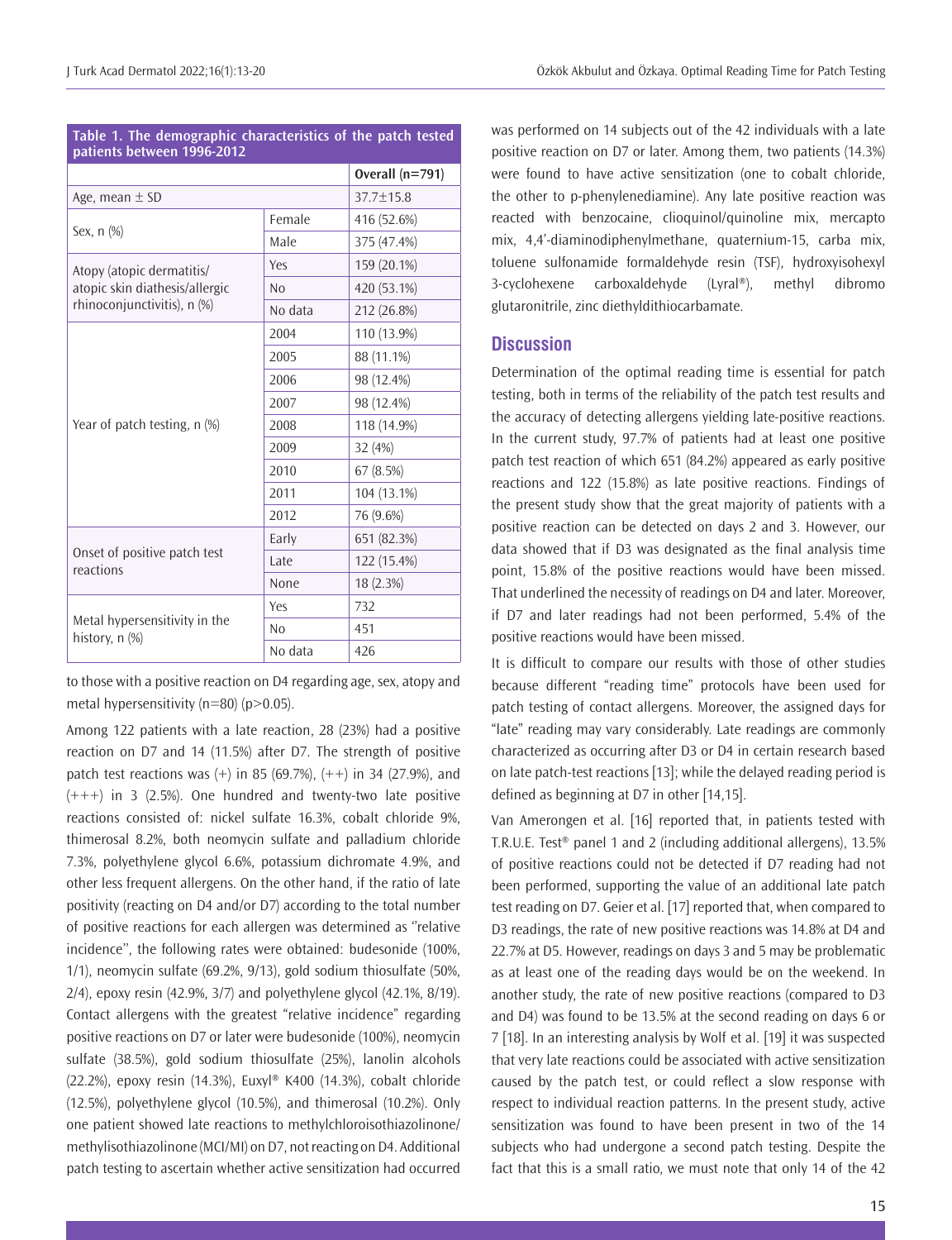| Table 2. Positive patch test results obtained with the baseline series and gold salts between 2004-2012 |                                    |                                                    |                                                 |                                |                |                                                                            |                          |                          |                  |                          |       |
|---------------------------------------------------------------------------------------------------------|------------------------------------|----------------------------------------------------|-------------------------------------------------|--------------------------------|----------------|----------------------------------------------------------------------------|--------------------------|--------------------------|------------------|--------------------------|-------|
|                                                                                                         | Number<br>of<br>tested<br>patients | <b>Total</b><br>number<br>of positive<br>reactions | <b>Total</b><br>number<br>of early<br>reactions | Onset<br>of early<br>reactions |                | <b>Total number of</b><br><b>Onset of late reactions</b><br>late reactions |                          |                          | $\mathbf{p}$ *** |                          |       |
| Allergen                                                                                                | N                                  | n(%)                                               | $n (\%^*)$                                      | D2, n                          | D3, n          | $n, (\%^*)$                                                                | $%$ **                   | D4, n                    | D7, n            | $>$ D7, n                |       |
| Potassium dichromate, 0.5% pet.                                                                         | 785                                | 63(8)                                              | 57 (90.5)                                       | 49                             | 8              | 6(9.5)                                                                     | 0.8                      | 3                        | $\overline{2}$   | 1                        | 0.125 |
| p-phenylenediamine (PPD),<br>1.0% pet.                                                                  | 779                                | 34(4.5)                                            | 31(91.2)                                        | 26                             | 5              | 3(8.8)                                                                     | 0.4                      | $\overline{2}$           | $\overline{0}$   | 1                        | 1.000 |
| Thiuram mix, 1.0% pet.                                                                                  | 782                                | 41(5.2)                                            | 39(95.1)                                        | 33                             | 6              | 2(4.9)                                                                     | 0.3                      | $\overline{2}$           | $\overline{0}$   | $\boldsymbol{0}$         | 0.500 |
| Neomycin sulfate, 20.0% pet.                                                                            | 788                                | 13(1.6)                                            | 4(30.8)                                         | $\mathbf{1}$                   | 3              | 9(69.2)                                                                    | 1.1                      | $\overline{4}$           | $\overline{2}$   | 3                        | 0.004 |
| Cobalt (II)chloride hexahydrate,<br>1.0% pet.                                                           | 786                                | 40(5)                                              | 29 (72.5)                                       | 23                             | 6              | 11(27.5)                                                                   | 1.4                      | 6                        | 3                | $\overline{2}$           | 0.001 |
| Benzocaine, 5.0% pet.                                                                                   | 788                                | 6(0.7)                                             | 6(100)                                          | $\overline{4}$                 | $\overline{2}$ | $\qquad \qquad -$                                                          | $\mathbb{Z}^2$           | $\blacksquare$           | ÷,               | $\blacksquare$           | 1.000 |
| Nickel (II) sulfate hexahydrate,<br>5.0% pet.                                                           | 786                                | 160(20.3)                                          | 140 (87.5)                                      | 109                            | 31             | 20(12.5)                                                                   | 2.5                      | 18                       | 2                | ä,                       | 0.000 |
| Clioquinol 5.0%/Quinoline mix,<br>6.0%, pet.                                                            | 774                                | 5(0.6)                                             | 5(100)                                          | 3                              | $\overline{2}$ | $\qquad \qquad -$                                                          |                          | $\overline{\phantom{a}}$ |                  |                          | 1.000 |
| Colophonium, 20.0% pet.                                                                                 | 788                                | 24(3)                                              | 18(75)                                          | 14                             | $\overline{4}$ | 6(25)                                                                      | 0.8                      | $\overline{4}$           | 1                | 1                        | 0.03  |
| Paraben mix, 16.0% pet.                                                                                 | 781                                | 3(0.4)                                             | 2(66.7)                                         | $\overline{2}$                 | $\Box$         | 1(33.3)                                                                    | 0.1                      | $\mathbf{1}$             | $\frac{1}{2}$    | ÷,                       | 1.000 |
| N-Isopropyl-N-phenyl-4-<br>phenylenediamine (IPPD),<br>0.1% pet.                                        | 774                                | 6(0.8)                                             | 5(83.3)                                         | 5                              | ÷,             | 1(16.7)                                                                    | 0.1                      | $\mathbf{1}$             | ÷,               | ä,                       | 1.000 |
| Lanolin alcohol, 30.0% pet.                                                                             | 780                                | 9(1.2)                                             | 6(66.7)                                         | 3                              | 3              | 3(33.3)                                                                    | 0.4                      | $\mathbf{1}$             | $\mathbf{1}$     | 1                        | 0.250 |
| Mercapto mix, 2.0% pet.                                                                                 | 780                                | 8(1)                                               | 8(100)                                          | 8                              | $\omega$       | $\qquad \qquad -$                                                          | ä,                       | $\bar{a}$                | L.               | $\omega$                 | 1.000 |
| Epoxy resin, 1.0% pet.                                                                                  | 783                                | 7(0.9)                                             | 4(57.1)                                         | $\overline{4}$                 | $\Box$         | 3(42.9)                                                                    | 0.4                      | $\overline{2}$           | $\mathbf{1}$     | ä,                       | 0.250 |
| Peru balsam (myroxylon pereirae<br>resin), 25.0% pet.                                                   | 788                                | 32(4)                                              | 27(84.4)                                        | 20                             | 7              | 5(15.7)                                                                    | 0.6                      | $\overline{2}$           | 2                | 1                        | 0.063 |
| 4-tert-Butylphenolformaldehyde<br>resin (PTBP), 1.0% pet.                                               | 783                                | 7(0.9)                                             | 5(71.4)                                         | 3                              | $\overline{2}$ | 2(28.6)                                                                    | 0.3                      | $\overline{2}$           | $\blacksquare$   | ÷,                       | 0.500 |
| 2-Mercaptobenzothiazole (MBT),<br>2.0% pet.                                                             | 787                                | 12(1.5)                                            | 11(91.7)                                        | 7                              | 4              | 1(0.8)                                                                     | 0.1                      | $\mathbf{1}$             | ÷,               | ÷,                       | 1.000 |
| 4,4'-Diaminodiphenylmethane,<br>0.5% pet.                                                               | 787                                | 17(2.2)                                            | 17(100)                                         | 10                             | 7              | $\overline{\phantom{0}}$                                                   | $\overline{\phantom{0}}$ | $\overline{\phantom{a}}$ | $\overline{a}$   |                          | 1.000 |
| Fragrance mix I, 8.0% pet.                                                                              | 789                                | 35 (4.4)                                           | 32 (91.4)                                       | 27                             | 5              | 3(8.6)                                                                     | 0.4                      | 1                        | 2                | $\overline{\phantom{a}}$ | 0.250 |
| Sesquiterpene lactone mix,<br>0.1% pet.                                                                 | 775                                | 10(1.3)                                            | 7(70)                                           | 6                              | $\mathbf{1}$   | 3(30)                                                                      | 0.4                      | 3                        |                  |                          | 0.250 |
| Quaternium-15, 1.0% pet.                                                                                | 760                                | 4(0.5)                                             | 4(100)                                          | $\overline{2}$                 | $\overline{2}$ | $\qquad \qquad -$                                                          |                          |                          | ÷,               |                          | 1.000 |
| Carba mix, 3.0% pet.                                                                                    | 545                                | 22(4)                                              | 22 (100)                                        | 17                             | 5              | $\overline{\phantom{m}}$                                                   | ÷,                       | $\blacksquare$           | ÷,               | $\overline{\phantom{a}}$ | 1.000 |
| Toluenesulfonamide<br>formaldehyde resin (TSF),<br>10.0% pet.                                           | 788                                | 9(1.1)                                             | 9(100)                                          | 9                              | ÷,             | $\overline{\phantom{0}}$                                                   | ä,                       | $\Box$                   | $\Box$           | $\overline{\phantom{a}}$ | 0.125 |
| Mercury (II) amidochloride,<br>1.0% pet.                                                                | 781                                | 25(3.2)                                            | 21(84)                                          | 16                             | 5              | 4(16)                                                                      | 0.5                      | $\mathfrak{Z}$           | $\mathbf{1}$     | $\overline{\phantom{a}}$ | 0.125 |
| Palladium (II) chloride, 2.0% pet.                                                                      | 789                                | 54(6.8)                                            | 45(83.3)                                        | 24                             | 21             | 9(16.7)                                                                    | 1.1                      | 6                        | 3                | $\overline{\phantom{a}}$ | 0.004 |
| Thimerosal, 0.1% pet.                                                                                   | 788                                | 49(6.2)                                            | 39 (79.6)                                       | 18                             | 21             | 10(20.4)                                                                   | 1.3                      | 5                        | $\overline{2}$   | 3                        | 0.002 |
| Euxyl K 400, 0.5% pet.                                                                                  | 654                                | 14(2.1)                                            | 10(71.4)                                        | 7                              | 3              | 4(28.6)                                                                    | 0.6                      | $\overline{2}$           | 2                | $\overline{\phantom{a}}$ | 0.125 |
| Fragrance mix II, 14.0% pet.                                                                            | 176                                | 5(2.8)                                             | 4(80)                                           | 3                              | $\mathbf{1}$   | 1(20)                                                                      | $0.6\,$                  | $\mathbf{1}$             |                  |                          | 1.000 |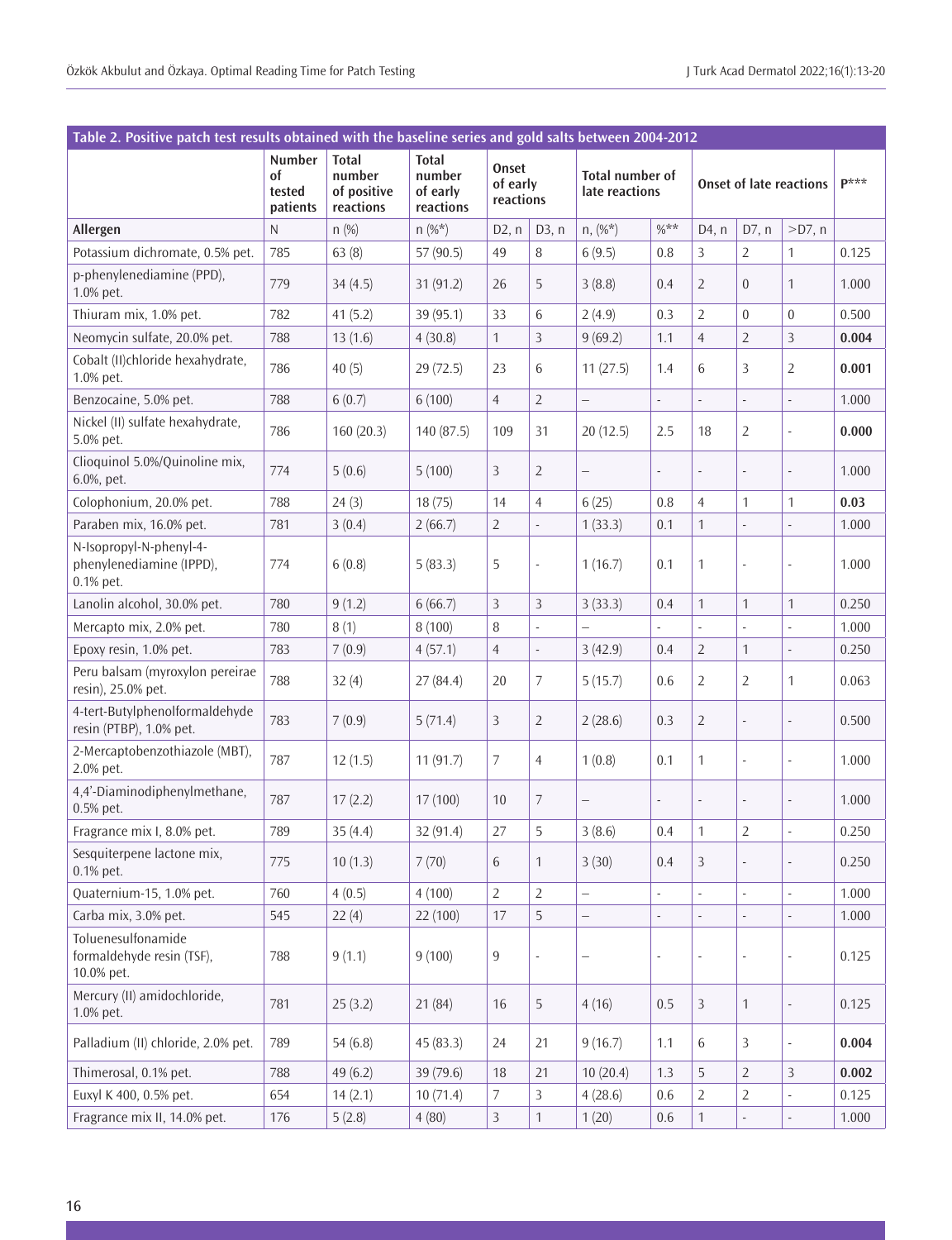| <b>Table 2. continued</b>                                                                                                                                                              |                                                  |                                                    |                                                 |                                |                |                                          |        |                                |                          |                          |           |
|----------------------------------------------------------------------------------------------------------------------------------------------------------------------------------------|--------------------------------------------------|----------------------------------------------------|-------------------------------------------------|--------------------------------|----------------|------------------------------------------|--------|--------------------------------|--------------------------|--------------------------|-----------|
|                                                                                                                                                                                        | <b>Number</b><br><b>of</b><br>tested<br>patients | <b>Total</b><br>number<br>of positive<br>reactions | <b>Total</b><br>number<br>of early<br>reactions | Onset<br>of early<br>reactions |                | <b>Total number of</b><br>late reactions |        | <b>Onset of late reactions</b> |                          |                          | $P^{***}$ |
| Hydroxyisohexyl 3-cyclohexene<br>carboxaldehyde (Lyral®),<br>5.0% pet.                                                                                                                 | 181                                              | 3(1.7)                                             | 3(100)                                          | $\overline{2}$                 |                | $\qquad \qquad -$                        | $\sim$ | $\overline{\phantom{a}}$       | $\blacksquare$           | $\sim$                   | 1.000     |
| Budesonide, 0.01% pet.                                                                                                                                                                 | 183                                              | 1(0.5)                                             | —                                               | $\overline{\phantom{a}}$       | $\blacksquare$ | 1(100)                                   | 0.5    | $\overline{\phantom{a}}$       | $\mathbf{1}$             | $\overline{\phantom{a}}$ | <b>NA</b> |
| Methyl dibromo glutaronitrile<br>(MDBGN), 0.5% pet.                                                                                                                                    | 256                                              | 3(1.2)                                             | 3(100)                                          | 1                              | 2              | $\qquad \qquad -$                        | $\sim$ | $\sim$                         | $\overline{\phantom{a}}$ | $\sim$                   | 1.000     |
| Methylisothiazolinone/<br>Methylchloroisothiazolinone -,<br>$0.01\%$ aq.                                                                                                               | 779                                              | 11(1.4)                                            | 10(90.9)                                        | 8                              | $\overline{2}$ | 1(9.1)                                   | 0.1    | $\sim$                         | $\mathbf{1}$             | $\sim$                   | 1.000     |
| Formaldehyde, 2.0% aq.                                                                                                                                                                 | 747                                              | 11(1.5)                                            | 9(81.8)                                         | $\overline{4}$                 | 5              | 2(18.1)                                  | 0.3    | $\overline{2}$                 | $\overline{\phantom{a}}$ | $\overline{\phantom{a}}$ | <b>NA</b> |
| Gold sodium thiosulfate,<br>$0.5%$ pet.                                                                                                                                                | 109                                              | 4(3.7)                                             | 2(50)                                           | $\overline{2}$                 |                | 2(50)                                    | 1.8    | 1                              | $\overline{\phantom{a}}$ | $\mathbf 1$              | 0.500     |
| Zinc diethyldithiocarbamate,<br>1.0% pet.                                                                                                                                              | 265                                              | 3(1.1)                                             | 3(100)                                          | 3                              |                |                                          | $\sim$ | $\sim$                         | $\overline{\phantom{a}}$ | $\sim$                   | 1.000     |
| Polyethylene glycol, 100%                                                                                                                                                              | 515                                              | 19(3.7)                                            | 11(57.9)                                        | $\overline{4}$                 | 7              | 8(42.1)                                  | 1.6    | 6                              | $\overline{2}$           | $\overline{\phantom{a}}$ | 0.008     |
| Propylene glycol, 5.0% pet.                                                                                                                                                            | 514                                              | 4(0.8)                                             | 3(75)                                           | 1                              | 2              | 1(25)                                    | 0.2    | 1                              | $\overline{\phantom{a}}$ | $\sim$                   | 1.000     |
| Total number                                                                                                                                                                           |                                                  | 773 (100)                                          | 651                                             | 478                            | 173            | 122                                      |        | 80                             | 28                       | 14                       |           |
| *: Percentage with respect to all positive reactions to the substance, **: Percentage of positivity with respect to patients tested for the substance, *** Statistical significance of |                                                  |                                                    |                                                 |                                |                |                                          |        |                                |                          |                          |           |

late positive reactions (McNemar analysis) †: Euxyl K 400: methyldibromo glutaronitrile/phenoxyethanol, NA: Not applicable

patients with a late reaction had undergone this analysis. Therefore, future studies could benefit from performing this analysis in all subjects with late positivity beyond D7.

In the current study, consistent with the literature reports, metals were the most common allergens leading to late-positive reactions, including nickel sulfate, cobalt chloride, palladium chloride and gold salts [7,14,20,21]. Jonker and Bruynzeel [21] had also come upon the conclusion that the most common allergen leading to late positive reaction was nickel sulfate.

Chaudhry et al. [7] showed that a patch-test reading after D7 is particularly useful to assess reactions to metals, specific preservatives and the topical antibiotic neomycin. For other patients, a patch test schedule concluding with a D5 reading was reported to be able to identify reactions to most allergens, with the inclusion of topical corticosteroids that are known to manifest delayed reactions [7]. D6 readings were found to be particularly useful by other researchers due to the higher frequency of newly positive reactions to nickel, colophonium, and potassium dichromate [22]. A total 607 patients reacted positively to nickel sulfate in another cohort study, with 104 (17.1%) of these reactions being new positive D7 reactions [16]. However, some authors reported no late reactions with nickel sulfate [23]. In the present study, among a total of 160 positive reactions with nickel sulfate, 18 (11.3%) had developed after D4, and 2 (1.3%) after D7 (Table 2).

Our results showed that other contact allergens associated with late positive reactions were thimerosal, neomycin, polyethylene glycol and colophonium. Madsen and Andersen [18] reported a high rate of late positive reactions to neomycin (57%) which was in accordance with the results of the current study, since 9 reactions out of the 13 positive reactions to neomycin (69.2%) were detected after D4, while 5 of them (38.5%) were detected on D7 or later. According to the literature, neomycin sulfate has been the most frequently reported allergen related to new positive reactions at late readings [7,24]. Macdonald and Beck [25] reported slow local absorption of neomycin entirely the skin and slow local immunological reactivity as contributors to late positivity, while the possibility of neomycin storage in the epidermis for a long time was also suggested as a factor causing the late manifestation of positivity. Furthermore, similar to our findings, thimerosal and colophonium have also been reported to be allergens causing late positivity [21].

In the present study, polyethylene glycol was responsible for 6.6% of 122 late-positive patch test reactions. In agreement with our results, Özkaya and Kılıç [26], in their retrospective study, showed that more than one-third of the patients (34.3%, n=12) with polyethylene glycol sensitivity showed late positive patch test reactions starting on D4 or later. They concluded that late positive reactions on D7 are frequent and that late readings are essential to accurately detect positive patch test reactions.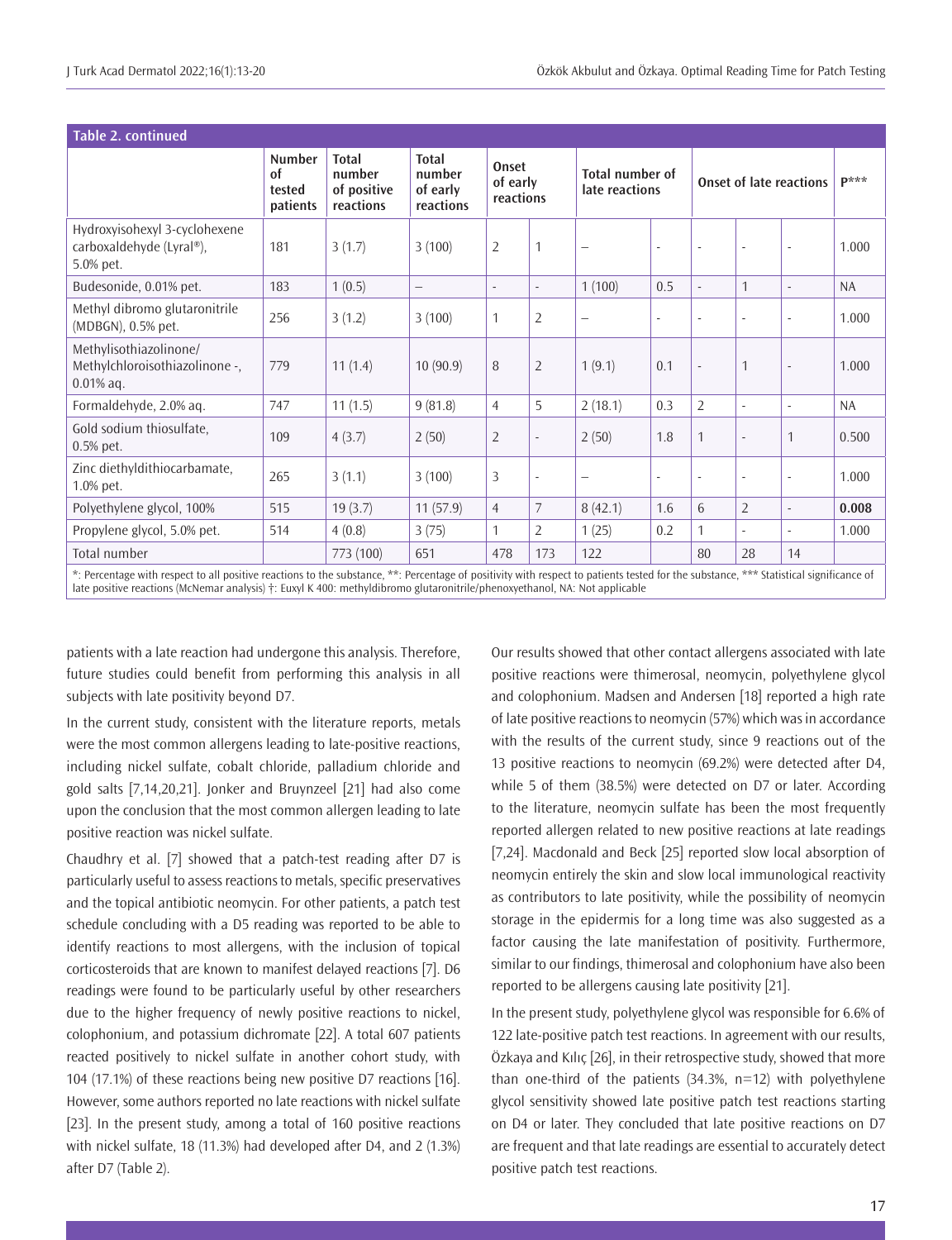Budesonide and tixocortol are known as late allergens which are suggested to mask the clinical signs of a positive patch test reaction due to their anti-inflammatory activities. As this effect diminishes over time, the test site becomes eczematous at subsequent readings [27]. In the present study, budesonide was positive in only one patient presenting with a late positive reaction after D7. Although the value of these extended readings was limited, some studies reported delayed reactions to corticosteroids [28,29]. However, Higgins and Collins [14] found no additional positive corticosteroid

reactions in late readings in their study of 203 patients. Despite the fact that only 183 patients had been tested for budesonide, the relative incidence of late reactivity for budesonide was identified as %100 (a single case). Other late-positive allergens exhibiting a high relative incidence were neomycin sulfate, gold salts, epoxy resin and polyethylene glycol. A comparative analysis with prior studies focusing on late reactivity to patch testing is given in Table 3. In a recent study, Ozkaya et al. [30] reported two late positive reactions in 77 positive reactions with MCI/MI.

| Table 3. An overview of previous studies evaluating late positivity in patch testing               |                                                                  |                                                                                     |                                                                                                                                                           |                                                                                         |                                                                                                 |                                                                                                                                   |  |  |  |
|----------------------------------------------------------------------------------------------------|------------------------------------------------------------------|-------------------------------------------------------------------------------------|-----------------------------------------------------------------------------------------------------------------------------------------------------------|-----------------------------------------------------------------------------------------|-------------------------------------------------------------------------------------------------|-----------------------------------------------------------------------------------------------------------------------------------|--|--|--|
|                                                                                                    | Macfarlane et<br>al. (24)                                        | Geier et al. (17)                                                                   | Jonker and Bruynzeel (21)                                                                                                                                 | Davis et al. (20)                                                                       | Madsen and.<br>Andersen (18)                                                                    | <b>Present study</b>                                                                                                              |  |  |  |
| Publication year                                                                                   | 1989                                                             | 1999                                                                                | 2000                                                                                                                                                      | 2008                                                                                    | 2012                                                                                            |                                                                                                                                   |  |  |  |
| Number of<br>patients                                                                              | 403                                                              | 1096 (Group I)<br>1243 (Group II)<br>1136 (Group III)                               | 760                                                                                                                                                       | 372                                                                                     | 9997                                                                                            | 791                                                                                                                               |  |  |  |
| Allergen                                                                                           | Neomycin,<br>potassium<br>dichromat,<br>cobalt chloride          | European baseline<br>series                                                         | European baseline series                                                                                                                                  | European baseline<br>series, metal and<br>corticosteroid series                         | European<br>baseline series                                                                     | Extended<br>European<br>baseline series<br>allergens and<br>gold salts                                                            |  |  |  |
| Time of late<br>positivity                                                                         | 4 <sup>th</sup> day and after                                    | 4. day (Group I)<br>5. day (Group II)<br>6. day (Group III)                         | 6 <sup>th</sup> or 7 <sup>th</sup> day and after                                                                                                          | 5 <sup>th</sup> day and after                                                           | 6 <sup>th</sup> or 7 <sup>th</sup> day<br>and after                                             | 4 <sup>th</sup> day and<br>after                                                                                                  |  |  |  |
| Number of late<br>positive reactions                                                               | Not available                                                    | 255 (Group I)<br>355 (Group II)<br>279 (Group III)                                  | 77                                                                                                                                                        | 30 817                                                                                  | 881                                                                                             | 122                                                                                                                               |  |  |  |
| Percent of late<br>positive reactions                                                              | Not available                                                    | 12.9 (Group I)<br>18.5 (Group II)<br>15.2 (Group III)                               | Not available                                                                                                                                             | Not available                                                                           | 13.5                                                                                            | 15.8                                                                                                                              |  |  |  |
| Percent of<br>patients with<br>a late positive<br>reaction                                         | 7.2                                                              | 12.9<br>18.5<br>15.2                                                                | 8.2                                                                                                                                                       | Not available                                                                           | Not available                                                                                   | 12.6                                                                                                                              |  |  |  |
| Contact allergens<br>with a late<br>positive reaction<br>among all tested<br>patients              | Neomycin<br>sulfate<br>Potassium<br>dichromat<br>Cobalt chloride | Nickel sulphate<br>Neomycin sulfate<br>Cobalt chloride<br>Thimerosal<br>Peru balsam | Nickel sulphate<br>Neomycin sulfate<br>Tixocortol-21-pivalate<br>PTBF-FR<br>Methylisothiazolinone/<br>Methylchloroisothiazolinone<br>Potassium dichromate | Gold sodium<br>thiosulfate<br>Dodecyl gallate<br>Palladium chloride<br>Neomycin sulfate | Not available                                                                                   | Nickel<br>sulphate <sup>+</sup><br>Gold sodium<br>thiosulfate<br>Polyethylene<br>glycol<br>Cobalt chloride<br>Neomycin<br>sulfate |  |  |  |
| Contact allergens<br>with a late<br>positive reaction<br>among positive<br>patch test<br>reactions |                                                                  |                                                                                     |                                                                                                                                                           |                                                                                         | Neomycin<br>sulfate<br>Budesonide<br>Hydrocortisone<br>Tixocortol-21-<br>pivalate<br>Thimerosal | Budesonide<br>Neomycin<br>sulfate<br>Gold sodium<br>thiosulfate<br>Epoxy resin<br>Polyethylene<br>glycol                          |  |  |  |

†: Nickel sulphate was tested at 2.5 concentration. PTBP: 4-tert-Butylphenolformaldehyde resin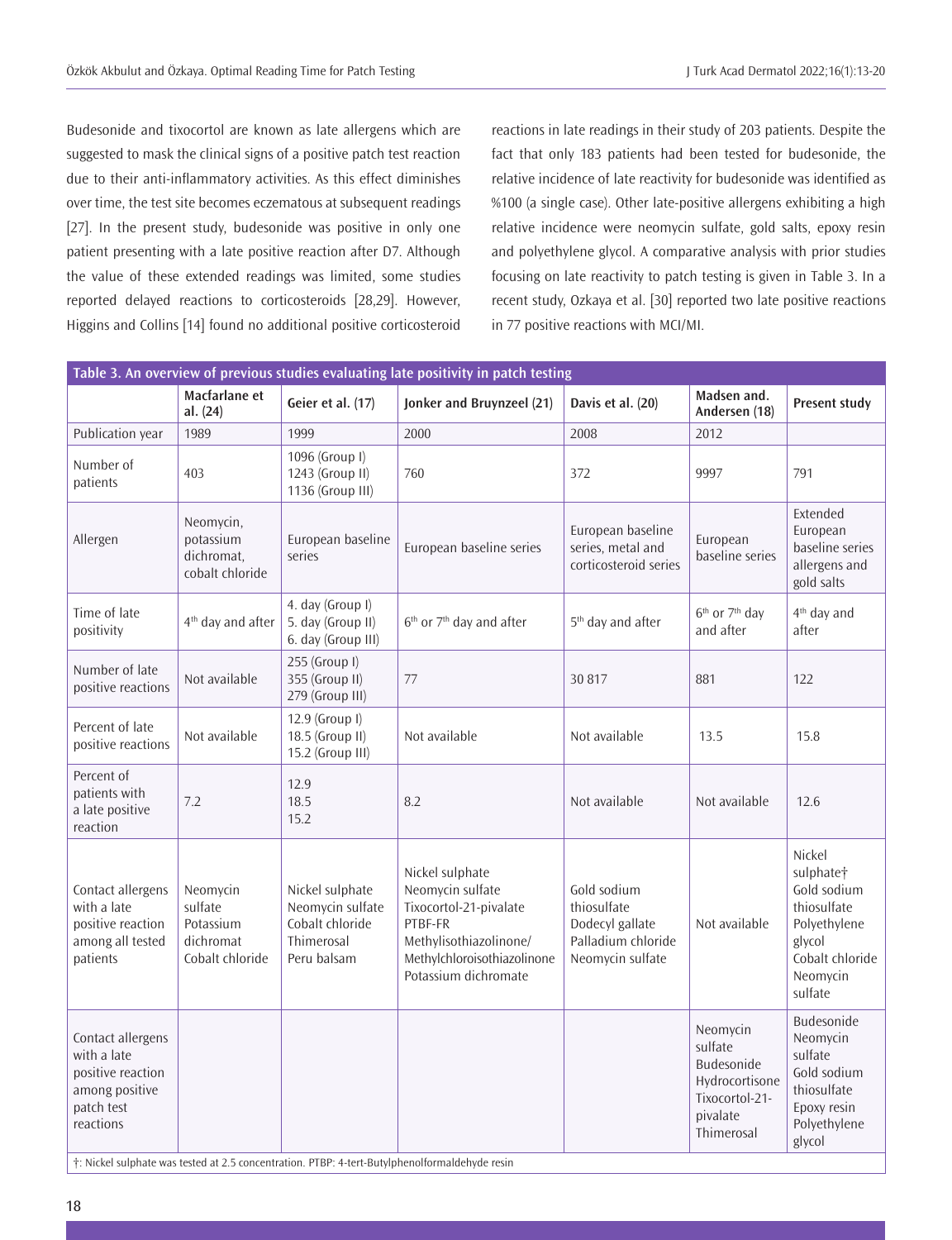## **Study Limitations**

The retrospective nature is one of the limitations of this study. It is difficult to compare publications on delayed positive patch test reactions due to differences in terminology and day of the patch test reading (which may vary from D5 to D9). Also, test materials and concentrations do not always match in comparable studies. Some evidence also suggests that the positive reactions on D7 or later may be related to the vehicle used, rather than the primary allergen itself.

# **Conclusion**

The results of our study supported the importance of an additional late patch test reading on D4 and D7 or later, particularly for metals such as nickel sulfate, cobalt chloride, palladium chloride, and neomycin. Therefore, we would recommend to perform a D4 and D7 reading routinely and later patch test readings for those with suspect of contact sensitivity to aforementioned substances.

#### **Ethics**

**Ethics Committee Approval:** Ethics committee approval of this study was carried out by Istanbul Faculty of Medicine Ethics Committee (approval number: 700, date: 07.06.2013).

**Informed Consent:** Informed oral/written consent was obtained from all patients (or the parents or legal guardians of children) before their inclusion in the study.

**Peer-review:** Internally peer-reviewed.

#### **Authorship Contributions**

Surgical and Medical Practices: T.Ö.A, E.Ö., Concept: T.Ö.A, E.Ö., Design: T.Ö.A, E.Ö., Data Collection or Processing: T.Ö.A, E.Ö., Analysis or Interpretation: T.Ö.A, E.Ö., Literature Search: T.Ö.A, E.Ö., Writing: T.Ö.A, E.Ö.

**Conflict of Interest:** No conflict of interest was declared by the authors.

**Financial Disclosure:** The authors declared that this study received no financial support.

## **References**

- 1. Lazzarini R, Duarte I, Ferreira AL. Patch tests. An Bras Dermatol 2013;88:879- 88.
- 2. Uyesugi BA, Sheehan MP. Patch Testing Pearls. Clin Rev Allergy Immunol 2019;56:110-8.
- 3. Wilkinson M, Gonçalo M, Aerts O, Badulici S, Bennike NH, Bruynzeel D, Dickel H, Garcia-Abujeta JL, Giménez-Arnau AM, Hamman C, Isaksson M, Johansen JD, Mahler V, Niklasson B, Orton D, Pigatto P, Ponyai G, Rustemeyer T, Schuttelaar MLA, Spiewak R, Thyssen JP, Uter W. The European baseline series and recommended additions: 2019. Contact Dermatitis 2019;80:1-4.
- 4. Johansen JD, Aalto-Korte K, Agner T, Andersen KE, Bircher A, Bruze M, Cannavó A, Giménez-Arnau A, Gonçalo M, Goossens A, John SM, Lidén C, Lindberg M, Mahler V, Matura M, Rustemeyer T, Serup J, Spiewak R, Thyssen JP, Vigan

M, White IR, Wilkinson M, Uter W. European Society of Contact Dermatitis guideline for diagnostic patch testing - recommendations on best practice. Contact Dermatitis 2015;73:195-221.

- 5. Andersen KE, Maibach HI. Cumulative irritancy in the guinea pig from low grade irritant vehicles and the angry skin syndrome. Contact Dermatitis 1980;6:430-4.
- 6. Fonacier L. A Practical Guide to Patch Testing. J Allergy Clin Immunol Pract 2015;3:669-75.
- 7. Chaudhry HM, Drage LA, El-Azhary RA, Hall MR, Killian JM, Prakash AV, Yiannias JA, Davis MDP. Delayed Patch-Test Reading After 5 Days: An Update From the Mayo Clinic Contact Dermatitis Group. Dermatitis 2017;28:253-60.
- 8. Saino M, Rivara GP, Guarrera M. Reading patch tests on day 7. Contact Dermatitis 1995;32:312-3.
- 9. Wolf R, Orion E, Ruocco E, Baroni A, Ruocco V. Contact dermatitis: facts and controversies. Clin Dermatol 2013;31:467-78.
- 10. Eichenfield LF, Tom WL, Chamlin SL, Feldman SR, Hanifin JM, Simpson EL, Berger TG, Bergman JN, Cohen DE, Cooper KD, Cordoro KM, Davis DM, Krol A, Margolis DJ, Paller AS, Schwarzenberger K, Silverman RA, Williams HC, Elmets CA, Block J, Harrod CG, Smith Begolka W, Sidbury R. Guidelines of care for the management of atopic dermatitis: section 1. Diagnosis and assessment of atopic dermatitis. J Am Acad Dermatol 2014;70:338-51.
- 11. Wilkinson DS, Fregert S, Magnusson B, Bandmann HJ, Calnan CD, Cronin E, Hjorth N, Maibach HJ, Malalten KE, Meneghini CL, Pirilä V. Terminology of contact dermatitis. Acta Derm Venereol 1970;50:287-92.
- 12. Ozkaya E. 'Passe-partout effect' in positive patch test reactions: a novel pattern of edge effect. Contact Dermatitis 2009;61:245-7.
- 13. Ahlgren C, Isaksson M, Möller H, Axéll T, Liedholm R, Bruze M. The necessity of a test reading after 1 week to detect late positive patch test reactions in patients with oral lichen lesions. Clin Oral Investig 2014;18:1525-31.
- 14. Higgins E, Collins P. The relevance of 7-day patch test reading. Dermatitis 2013;24:237-40.
- 15. Hillen U, Dickel H, Löffler H, Pfützner W, Mahler V, Becker D, Brasch J, Worm M, Fuchs T, John SM, Geier J. Late reactions to patch test preparations with reduced concentrations of p-phenylenediamine: a multicentre investigation of the German Contact Dermatitis Research Group. Contact Dermatitis 2011;64:196-202.
- 16. van Amerongen CCA, Ofenloch R, Dittmar D, Schuttelaar MLA. New positive patch test reactions on day 7-The additional value of the day 7 patch test reading. Contact Dermatitis 2019;81:280-7.
- 17. Geier J, Gefeller O, Wiechmann K, Fuchs T. Patch test reactions at D4, D5 and D6. Contact Dermatitis 1999;40:119-26.
- 18. Madsen JT, Andersen KE. Outcome of a second patch test reading of TRUE Tests® on D6/7. Contact Dermatitis 2013;68:94-7.
- 19. Wolf R, Orion E, Ruocco V, Baroni A, Ruocco E. Patch testing: facts and controversies. Clin Dermatol 2013;31:479-86.
- 20. Davis MD, Bhate K, Rohlinger AL, Farmer SA, Richardson DM, Weaver AL. Delayed patch test reading after 5 days: the Mayo Clinic experience. J Am Acad Dermatol 2008;59:225-33.
- 21. Jonker MJ, Bruynzeel DP. The outcome of an additional patch-test reading on days 6 or 7. Contact Dermatitis 2000;42:330-5.
- 22. Thomas B, Kulichova D, Wolf R, Summer B, Mahler V, Thomas P. High frequency of contact allergy to implant and bone cement components, in particular gentamicin, in cemented arthroplasty with complications: usefulness of late patch test reading. Contact Dermatitis 2015;73:343-9.
- 23. Hillen U, Jappe U, Frosch PJ, Becker D, Brasch J, Lilie M, Fuchs T, Kreft B, Pirker C, Geier J; German Contact Dermatitis Research Group. Late reactions